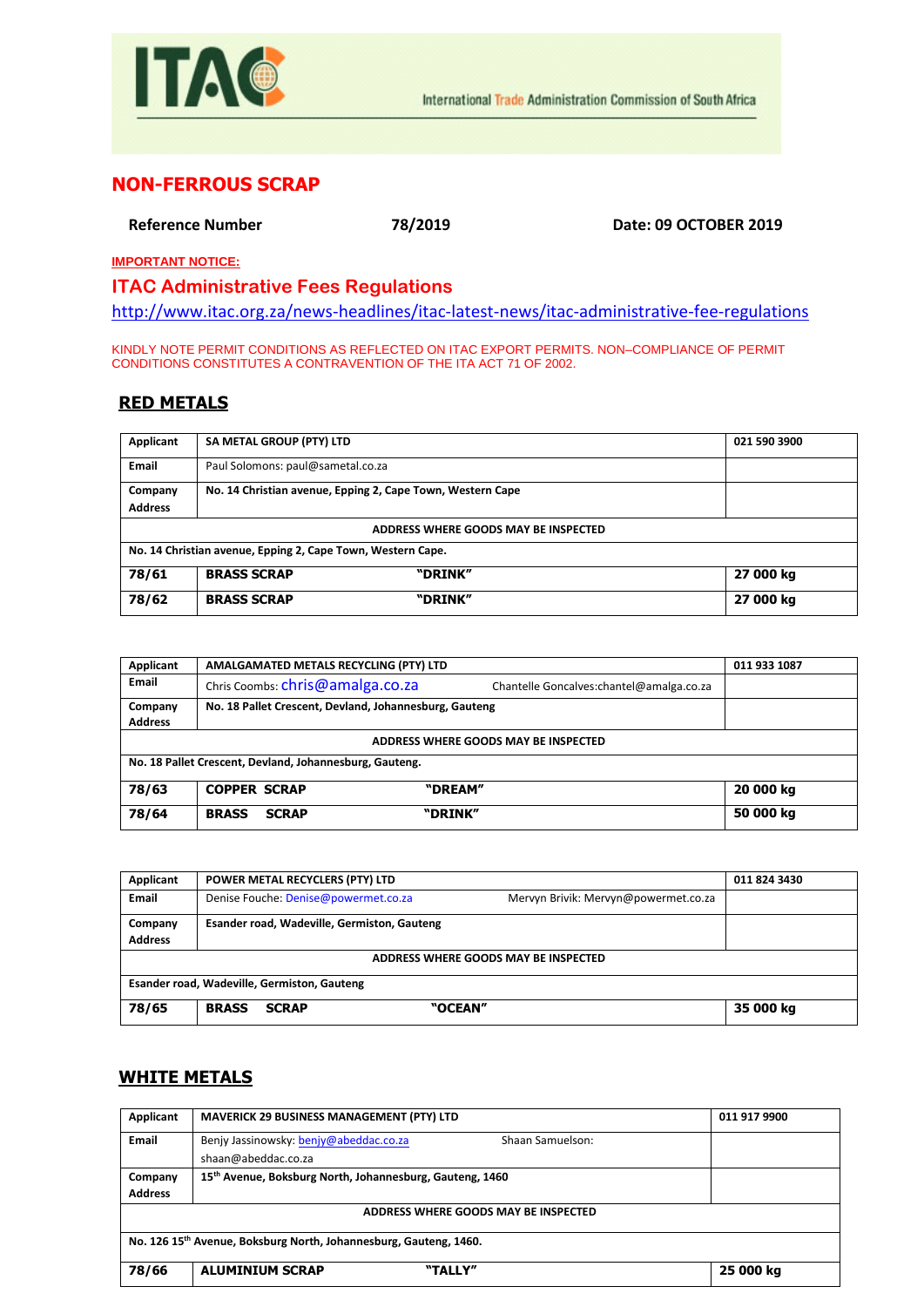| <b>Applicant</b>          | SA METAL GROUP (PTY) LTD                                                |                                      | 021 590 3900 |
|---------------------------|-------------------------------------------------------------------------|--------------------------------------|--------------|
| <b>Email</b>              | Paul Solomons: paul@sametal.co.za                                       |                                      |              |
| Company<br><b>Address</b> | No. 14 Christian avenue, Epping 2, Cape Town, Western Cape              |                                      |              |
|                           |                                                                         | ADDRESS WHERE GOODS MAY BE INSPECTED |              |
|                           | No. 14 Christian avenue, Epping 2, Cape Town, Western Cape.             |                                      |              |
| 78/77                     | <b>ALUMINIUM SCRAP</b>                                                  | "TROMA"                              | 20 000 kg    |
| 78/78                     | <b>ALUMINIUM SCRAP</b>                                                  | "TALDON"                             | 24 000 kg    |
| 78/79                     | <b>ALUMINIUM SCRAP</b>                                                  | "TALDON"                             | 24 000 kg    |
|                           | No. 34 Alamein road, Rustivia, Johannesburg, Gauteng.                   |                                      |              |
| 78/80                     | <b>ALUMINIUM SCRAP</b>                                                  | "TALDON"                             | 20 000 kg    |
| 78/81                     | <b>ALUMINIUM SCRAP</b>                                                  | "TALDON"                             | 20 000 kg    |
| 78/82                     | <b>ALUMINIUM SCRAP</b>                                                  | "TALDON"                             | 20 000 kg    |
| Applicant<br>Email        | POWER METAL RECYCLERS (PTY) LTD<br>Denise Fouche: Denise@powermet.co.za | Mervyn Brivik: Mervyn@powermet.co.za | 011 824 3430 |
|                           |                                                                         |                                      |              |
| Company                   | Esander road, Wadeville, Germiston, Gauteng                             |                                      |              |
| <b>Address</b>            |                                                                         |                                      |              |
|                           |                                                                         | ADDRESS WHERE GOODS MAY BE INSPECTED |              |
|                           | Esander road, Wadeville, Germiston, Gauteng                             |                                      |              |
|                           | <b>ALUMINIUM SCRAP</b>                                                  | "TENSE"                              | 75 000 kg    |
| 78/83                     |                                                                         |                                      | 160 000 kg   |
| 78/84                     | <b>ALUMINIUM SCRAP</b>                                                  | "TALDON"                             |              |
|                           | Cnr. Buick & Chrysler street, Markman Township, Port Elizabeth.         |                                      |              |
|                           | <b>ALUMINIUM SCRAP</b>                                                  | "TENSE"                              | 27 000 kg    |
| 78/85<br>78/86            | <b>ALUMINIUM SCRAP</b>                                                  | "TAINT TABOR"                        | 27 000 kg    |

| Applicant      | <b>RECLAMATION HOLDINGS (PTY) LTD</b>                        |                                       | 011 880 6410 |
|----------------|--------------------------------------------------------------|---------------------------------------|--------------|
| <b>Email</b>   | Kevin Pleaner: kevinp@reclam.co.za                           | Nasrin Ephraim: nephraim@reclam.co.za |              |
| <b>Address</b> | No. 263 Oxford road, Illovo, Johannesburg, Gauteng, 2196     |                                       |              |
|                |                                                              | ADDRESS WHERE GOODS MAY BE INSPECTED  |              |
|                | No. 36 Main Reef road, Dunswart, Gauteng.                    |                                       |              |
| 78/67          | <b>ALUMINIUM SCRAP</b>                                       | "TAINT TABOR"                         | 15 000 kg    |
| 78/68          | <b>ALUMINIUM SCRAP</b>                                       | "TALDON"                              | 25 000 kg    |
| 78/69          | <b>ALUMINIUM SCRAP</b>                                       | "TELIC"                               | 15 000 kg    |
| 78/70          | <b>ZINC</b><br><b>SCRAP</b>                                  | "SAVES"                               | 10 000 kg    |
|                | No. 38-44 Jeffels road, Prospecton, Durban.                  |                                       |              |
| 78/71          | <b>ALUMINIUM SCRAP</b>                                       | "TENSE"                               | 10 000 kg    |
| 78/72          | <b>ALUMINIUM SCRAP</b>                                       | "TAINT TABOR"                         | 15 000 kg    |
| 78/73          | <b>ALUMINIUM SCRAP</b>                                       | "TALDON"                              | 25 000 kg    |
|                | No. 123 Grahamstown Road, Deal Party Estate, Port Elizabeth. |                                       |              |
| 78/74          | <b>ALUMINIUM SCRAP</b>                                       | "TALDON"                              | 25 000 kg    |
| 78/75          | <b>ALUMINIUM SCRAP</b>                                       | "TELIC"                               | 25 000 kg    |
|                | No. 318 Taljaard street, Hermanstad, Pretoria, Gauteng.      |                                       |              |
| 78/76          | <b>ALUMINIUM SCRAP</b>                                       | "TALDON"                              | 40 000 kg    |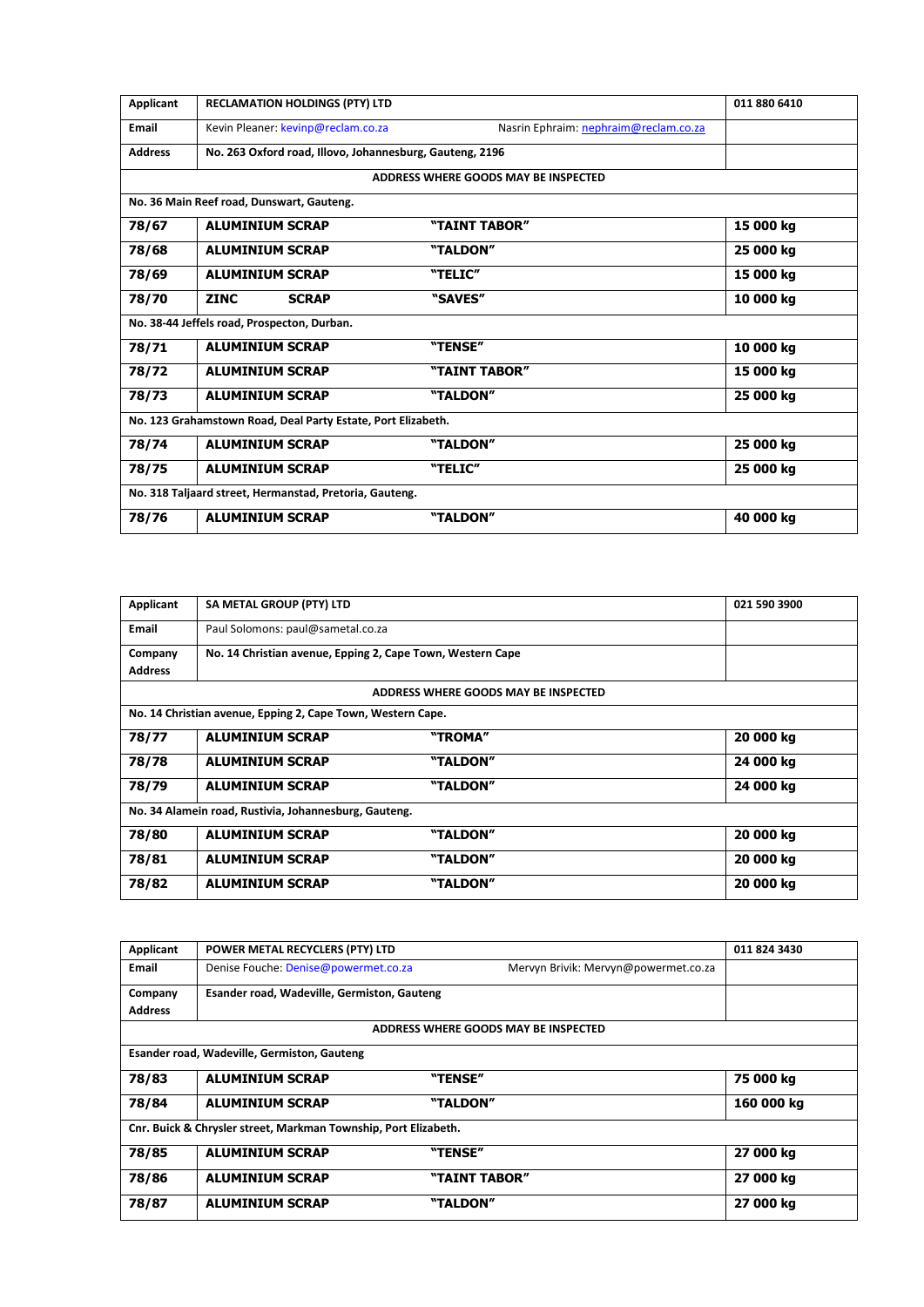| Applicant      | AMALGAMATED METALS RECYCLING (PTY) LTD                  |                                           | 011 933 1087 |
|----------------|---------------------------------------------------------|-------------------------------------------|--------------|
| Email          | Chris Coombs: chris@amalga.co.za                        | Chantelle Goncalves: chantel@amalga.co.za |              |
| Company        | No. 18 Pallet Crescent, Devland, Johannesburg, Gauteng  |                                           |              |
| <b>Address</b> |                                                         |                                           |              |
|                |                                                         | ADDRESS WHERE GOODS MAY BE INSPECTED      |              |
|                | No. 18 Pallet Crescent, Devland, Johannesburg, Gauteng. |                                           |              |
| 78/88          | <b>ALUMINIUM SCRAP</b>                                  | "TENSE"                                   | 40 000 kg    |
| 78/89          | <b>ALUMINIUM SCRAP</b>                                  | "TAINT TABOR"                             | 100 000 kg   |
| 78/90          | <b>ALUMINIUM SCRAP</b>                                  | "TROMA"                                   | 20 000 kg    |
| 78/91          | <b>ALUMINIUM SCRAP</b>                                  | "TUTU"                                    | 90 000 kg    |
| 78/92          | <b>ALUMINIUM SCRAP</b>                                  | "TALDON"                                  | 190 000 kg   |

| Applicant      | <b>GROUP WRECK INTERNATIONAL NON FERROUS</b>                              |                                      | 031 464 1387 |  |
|----------------|---------------------------------------------------------------------------|--------------------------------------|--------------|--|
| Email          | Prenesh Hariram: shipping@gwinf.co.za alternatively solo@gwinf.co.za      |                                      |              |  |
| Company        | No. 22 Martin drive, Queensmead Industrial Area, Queensburgh, Durban, KZN |                                      |              |  |
| <b>Address</b> |                                                                           |                                      |              |  |
|                |                                                                           | ADDRESS WHERE GOODS MAY BE INSPECTED |              |  |
|                | No. 22 Martin drive, Queensmead Industrial Area, Queensburgh, Durban, KZN |                                      |              |  |
| 78/93          | <b>ALUMINIUM SCRAP</b>                                                    | "TENSE"                              | 24 000 kg    |  |
| 78/94          | <b>ALUMINIUM SCRAP</b>                                                    | "TUTU"                               | 25 000 kg    |  |
| 78/95          | <b>ALUMINIUM SCRAP</b>                                                    | "TASSEL"                             | 25 000 kg    |  |

| Applicant                            | GET SCRAP METAL AND WASTE (PTY) LTD.                    |         | 021 853 3086 |  |  |  |
|--------------------------------------|---------------------------------------------------------|---------|--------------|--|--|--|
| Email                                | Adam Esterhuizen: info@getscrap.co.za                   |         |              |  |  |  |
| Company                              | No. 192 Mill street, Gants Plaza, Strand, Western Cape. |         |              |  |  |  |
| <b>Address</b>                       |                                                         |         |              |  |  |  |
| ADDRESS WHERE GOODS MAY BE INSPECTED |                                                         |         |              |  |  |  |
|                                      | No. 5 Christopher Stack street, Atlantis, Western Cape. |         |              |  |  |  |
| 78/96                                | <b>ALUMINIUM SCRAP</b><br>"TROMA"<br>2000 kg            |         |              |  |  |  |
| 78/97                                | <b>ALUMINIUM SCRAP</b>                                  | "TOTO"  | 23 000 kg    |  |  |  |
| 78/98                                | <b>ALUMINIUM SCRAP</b>                                  | "TASTE" | 1000 kg      |  |  |  |

| Applicant                                              | <b>METTRADE (PTY) LTD</b>                              | 079 283 0424 |  |
|--------------------------------------------------------|--------------------------------------------------------|--------------|--|
| Email                                                  | Dino: dino@mettrade.co.za                              |              |  |
| Company                                                | No. 12 Resnick street, Factoria, Krugersdorp, Gauteng. |              |  |
| <b>Address</b>                                         |                                                        |              |  |
| ADDRESS WHERE GOODS MAY BE INSPECTED                   |                                                        |              |  |
| No. 12 Resnick street, Factoria, Krugersdorp, Gauteng. |                                                        |              |  |
| 78/99                                                  | <b>ALUMINIUM SCRAP</b><br>"TALDON"                     | 28 000 kg    |  |

| Applicant                            | <b>NON FERROUS METAL WORKS</b>     | 031 480 7388 |  |
|--------------------------------------|------------------------------------|--------------|--|
| Email                                | Elvin Tagat: ElvinT@nfm.co.za      |              |  |
| Company<br><b>Address</b>            | No. 288 Balfour road, Jacobs, KZN. |              |  |
| ADDRESS WHERE GOODS MAY BE INSPECTED |                                    |              |  |
|                                      | No. 288 Balfour road, Jacobs, KZN. |              |  |
| 78/100                               | "TABOO"<br><b>ALUMINIUM SCRAP</b>  | 60 000 kg    |  |